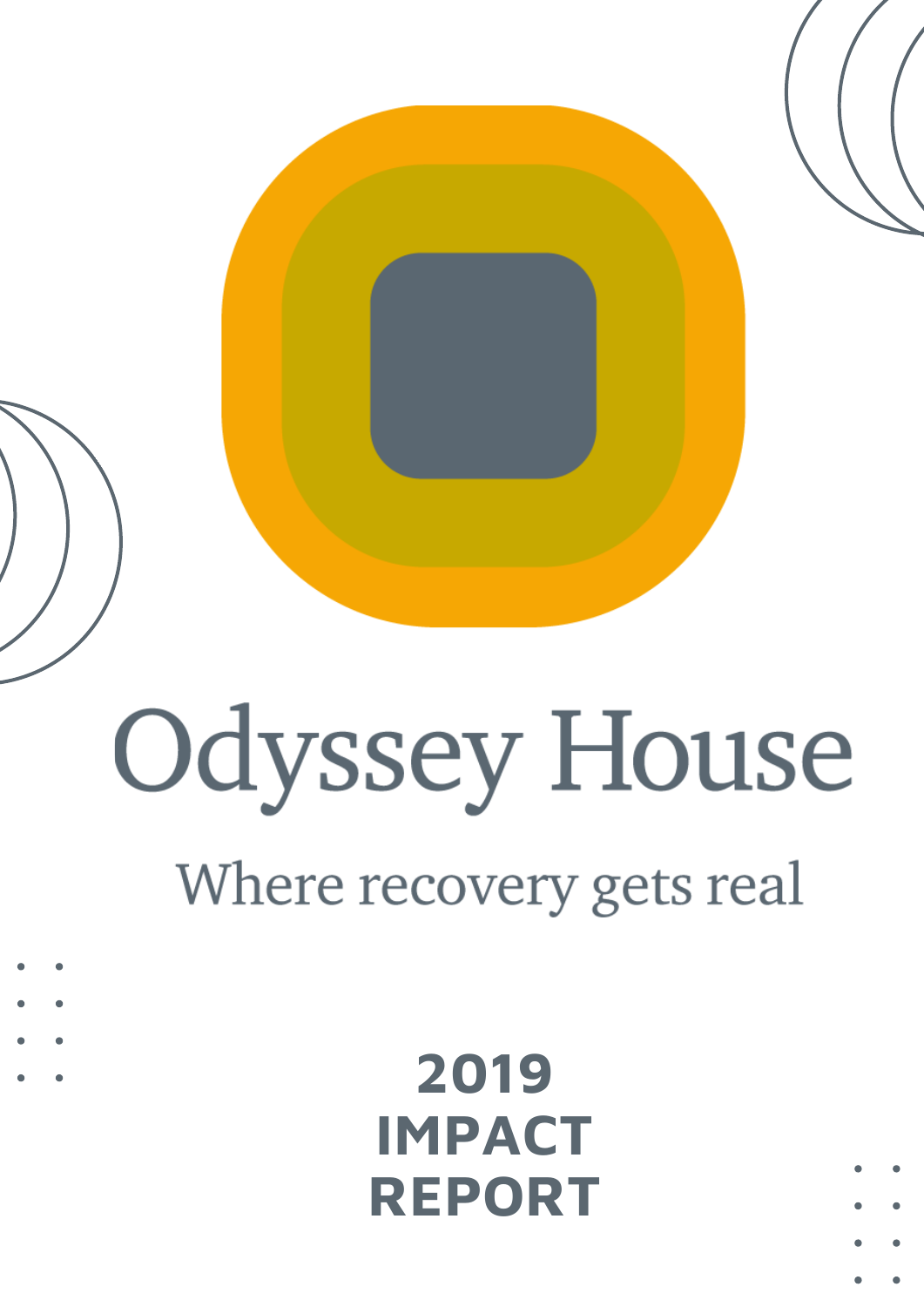### **WHAT WE CAN DO TOGETHER**

*In 2019, Odyssey House provided:*





 $\overline{\phantom{a}}$ PRIMARY MEDICAL CARE AND DENTAL VISITS





454 SUBSIDIZED SUPPORTIVE HOUSING APARTMENTS



1



24,516 **MENTAL HEALTH HOUSING CASE** MANAGEMENT HOURS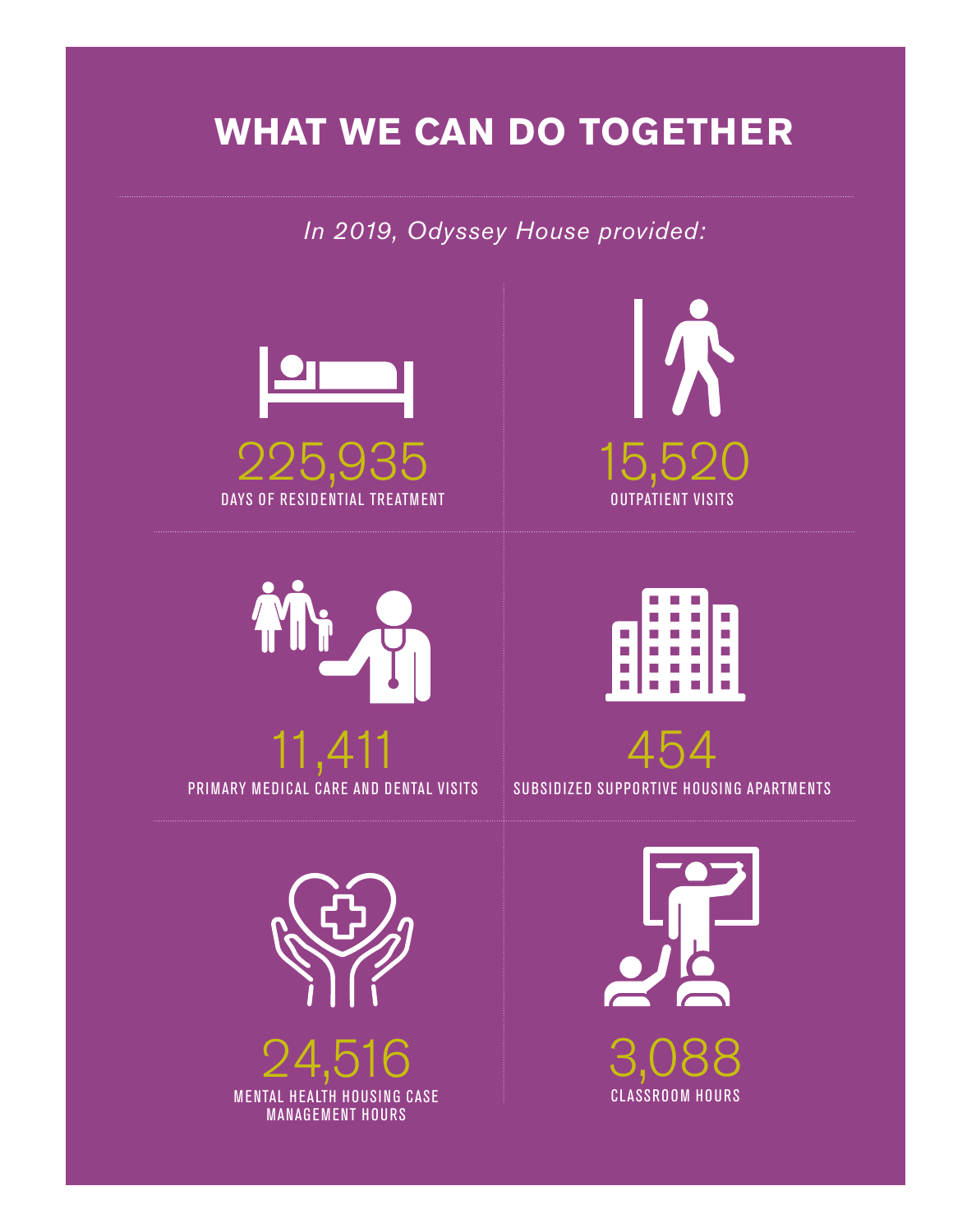## **WHO WE SERVE**

*Residential, Edgecombe,\* and Outpatient Treatment*

#### 2019

#### **Treatment population**



#### **Education at admission**

|                                | 0% | 25% | 50% | 75% | 100% |
|--------------------------------|----|-----|-----|-----|------|
| <b>Residential</b>             |    |     |     |     |      |
| Less than HS, or some HS       |    |     | 492 |     |      |
| HS diploma, GED, or vocational |    | 468 |     |     |      |
| Some college, or degree        |    | 293 |     |     |      |
|                                |    |     |     |     |      |
| <b>Outpatient</b>              |    |     |     |     |      |
| Less than HS, or some HS       |    |     | 162 |     |      |
| HS diploma, GED, or vocational |    | 106 |     |     |      |
| Some college, or degree        |    | 59  |     |     |      |
|                                |    |     |     |     |      |

#### **Ages served at admission**

|                    | $O\%$ | 25% | 50% | 75% | 100% |
|--------------------|-------|-----|-----|-----|------|
| <b>Residential</b> |       |     |     |     |      |
| 12 to 25           | 133   |     |     |     |      |
| 26 to 55           |       |     |     | 905 |      |
| 56 and above       |       | 218 |     |     |      |
|                    |       |     |     |     |      |
| <b>Outpatient</b>  |       |     |     |     |      |
| 12 to 25           |       | 82  |     |     |      |
| 26 to 55           |       |     |     | 214 |      |
| 56 and above       | 32    |     |     |     |      |